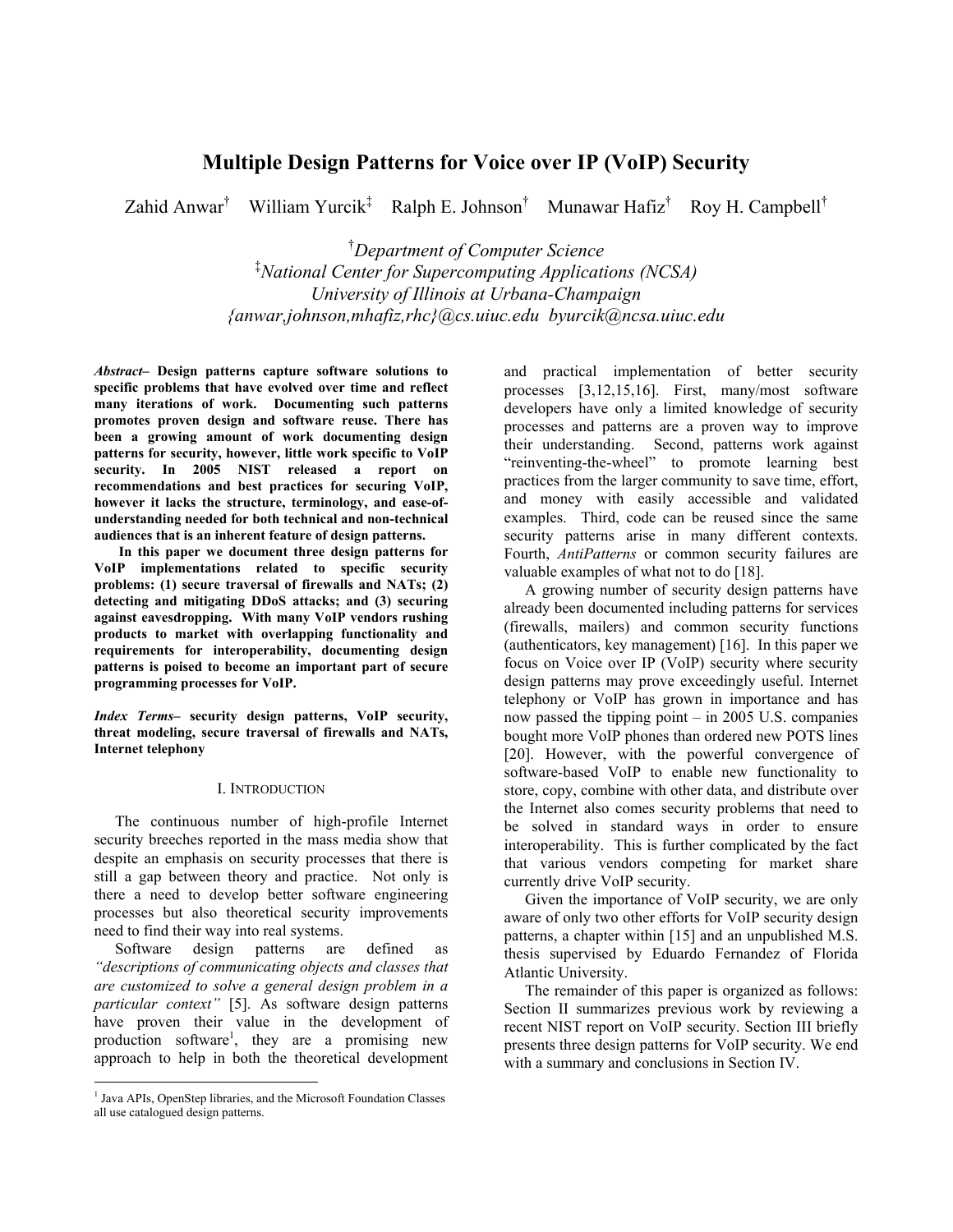

Figure 1. VoIP Infrastructure Vulnerabilities

#### II. REVIEW OF NIST VOIP REPORT

NIST released a report on VoIP security in January 2005 [10]. This report elaborates on various aspects of securing VoIP and the impact of such measures on call performance. The report argues that VoIP performance and security are not seamlessly compatible; in certain areas they are orthogonal. We briefly review this report and group VoIP infrastructure threats into three categories as depicted in Figure 1: (1) protocol, (2) implementation, and (3) management.

# *A. Quality of Service (QoS) Issues*

The description given in the NIST report about QoS issues is primarily based on the work by Goode [6], Barbieri [1], and Chuah [4]. A VoIP call is susceptible to latency, jitter, and packet loss. ITU-T recommendation G.114 [7] has established 150 ms as the upper limit on one-way latency for domestic calls. If Goode's latency budget is considered, very little time (< 29 ms) is left for encryption/decryption of voice traffic. QoS-unaware network elements such as routers, firewalls, and Network Address Translators (NAT) all contribute to jitter (no uniform packet delays). Use of IPsec both contributes to jitter and reduces the effective bandwidth. VoIP is sensitive to packet loss with tolerable loss rates of 1-3%; however, forward error correction schemes can reduce loss rates.

# *B. Signaling and Media Protocol Security*

SIP (Session Initiation Protocol) (RFC 3261) and H.323 [8] are the two competing protocols for VoIP signaling. H.323 is an ITU-T umbrella of protocols that supports secure RTP (SRTP) (RFC 3711) for securing media traffic, and Multimedia Internet Keying (MIKEY) (RFC 3830) for key exchange. SIP supports TLS and S/MIME for signaling message confidentiality and SRTP for media confidentiality.

# *C. Firewalls and NATs*

RTP is assigned a dynamic port number that presents a problem for firewall port management. A firewall has to be made aware of the ports on which the media will flow. Thus a stateful and application-aware firewall is necessary. However, if a client is behind a

NAT, call establishment signaling messages transmit the IP address and RTP port number that is not globally reachable. NAT traversal protocols like STUN (RFC 3489), TURN (RFC 2026), and ICE (14) are necessary to establish a globally routable address for media traffic. For protocols that send call setup messages via UDP, the intermediate signaling entity must send to the same address and port from which the request arrived.

# *C. Encryption and IPsec*

IPsec is preferred for VoIP tunneling across the Internet, however, it is not without substantial overhead. When IPsec is used in tunnel mode, the VoIP payload to packet size ratio for a payload of 40 bytes and RTP/UDP headers drops to  $\sim$ 30%. The NIST solution to avoid queuing bottlenecks at routers due to encryption is to perform encryption/decryption solely at endpoints. SRTP and MIKEY are specified for encrypting media traffic and establishing session keys respectively.

# *D. Categorizing VoIP Threats*

The threats faced by a VoIP are similar to other applications including: unwanted communication (spam), privacy violations (unlawful intercept), impersonation (masquerading), theft-of-service, and denial-of-service. Table 1 groups these threats into protocol, implementation, and management categories.

Table 1. Categorizing VoIP Threats

| Protocol                                 |                                            |  |
|------------------------------------------|--------------------------------------------|--|
| Signaling.                               | end-to-end protection as well as hop-by-   |  |
| Media Confidentiality,                   | hop (Proxies might be malicious)           |  |
| Integrity                                |                                            |  |
| Configuration,                           | most VoIP devices are managed remotely     |  |
| Confidentiality,                         |                                            |  |
| Integrity                                |                                            |  |
| <b>Identity Assertion</b>                | Users concerned about whether they are     |  |
|                                          | talking to the real entity as opposed to a |  |
|                                          | phished' entity                            |  |
| <b>Reputation Management</b>             |                                            |  |
| Implementation                           |                                            |  |
| Buffer Overflow, Insecure Bootstrapping. |                                            |  |
| Management                               |                                            |  |
| Access Control                           | protection against unauthorized access to  |  |
|                                          | VoIP servers and gateways                  |  |
| <b>Power Failures</b>                    |                                            |  |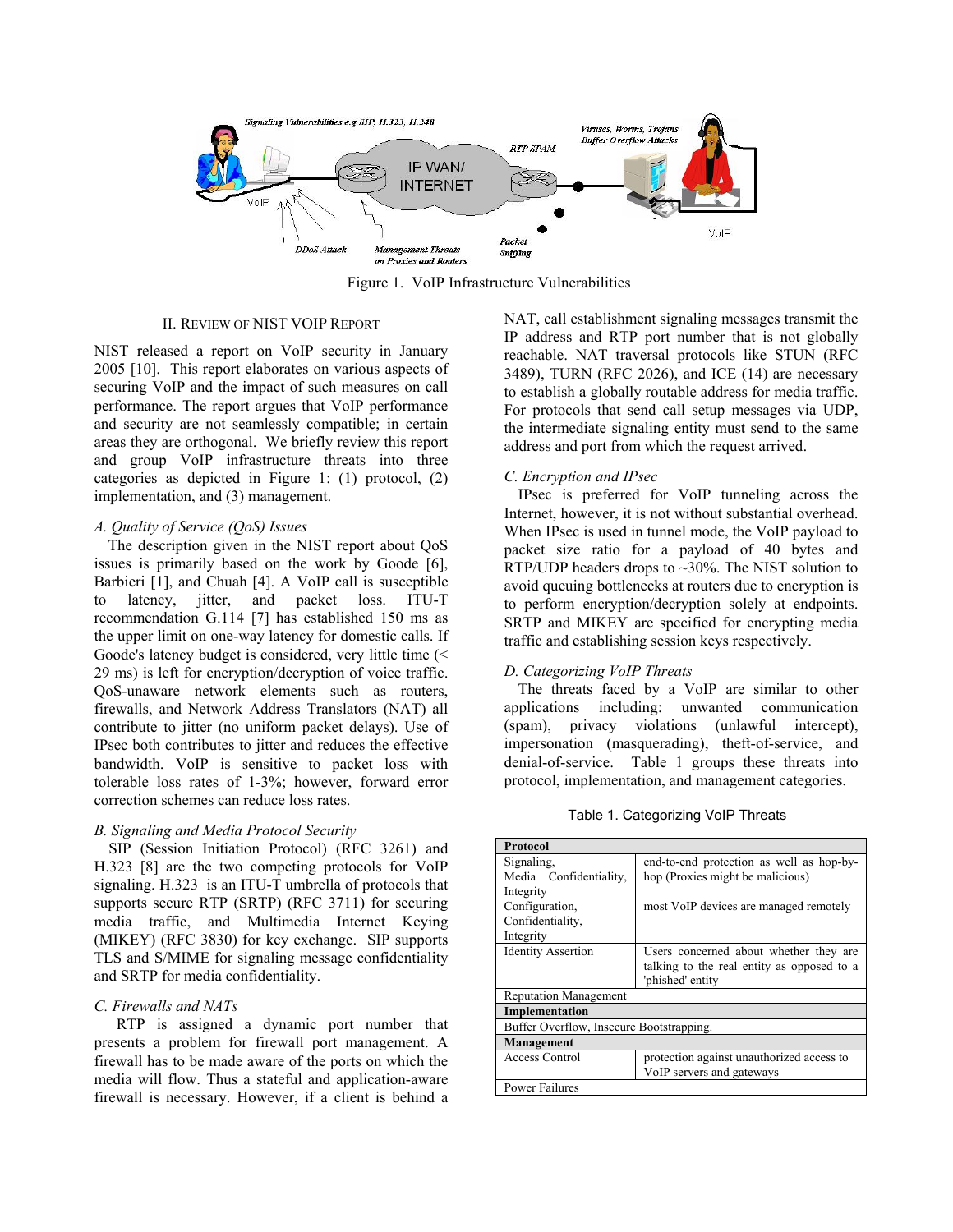#### *D. Is the NIST Report Complete?*

In four key areas we find the NIST report incomplete. First, the NIST report cites results that the SHA1 hash algorithm throughput is less than the throughput of DES/3DES for a VoIP packet stream. This result is counter-intuitive since encryption/decryption algorithms are generally believed to require more processing than hashing algorithms.

Second, the Mean Opinion Score (MOS) is a standardized quantitative measure of human speech quality at the destination end of a voice circuit. MOS uses subjective tests that are averaged to calculate an indicator of system performance. The NIST Report does not use MOS which is a useful metric for balancing security versus performance tradeoffs.

Third, greater payload compression means that the codec employs temporal relationships between the voice blocks. It is this temporal relationship that is sensitive to packet loss. However, this is not clear from the NIST report when it says "greater payload compression rates resulted into higher sensitivity to packet loss" [10].

Fourth, the NIST report does not anticipate the use of VoIP as a SPAM DoS tool. While Email spam relies on SMTP servers for transmission, VoIP RTP packets have no such constraint. Qovia [11], a company that sells tools for VoIP monitoring and management, recently applied for two patents on technology to both broadcast *and* block messages using VoIP.

While VoIP has threats, in comparison traditional phone service has dealt with many threats over many years. For example, tapping a landline at a wirebox and eavesdropping by tuning in a cordless phone frequency is currently easier than spoofing VoIP packets. VoIP companies such as Vonage and AT&T have taken only preliminary precautions at this point (firewalls). The VoIP Security Alliance (VOIPSA) [19] has been organized to improve security awareness and form consensus on "Best Practices".

#### III. VOIP SECURITY DESIGN PATTERNS

While the NIST report missed some points, it does provide a general summary of VoIP security problems. However, the NIST report does not describe specific solutions used to overcome the problems identified. In this section we describe software design patterns that have emerged as implemented solutions to specific VoIP security problems. In the first pattern we describe the ad hoc but effective techniques used by most VoIP vendors to traverse firewalls and NATs.<sup>2</sup> In the second pattern we describe how to keep "Man-in-the-Middle"

attacks from disrupting VoIP connections. In the third pattern we describe how to protect VoIP against eavesdropping.

Software design patterns typically have a presentation format that includes: (1) UML diagrams of the structure and dynamic interactions of the objects that constitute the patterns, (2) examples of the patterns in use, (3) pointers to related patterns, and (4) sample code implementing the pattern. We adapt this format due to space limitation to focus on the four essential elements of a pattern: (1) pattern name, (2) problem, (3) solution, and (4) consequences [5]. We begin each design pattern with a name and example scenario with accompanying assumptions. Given the example context, we present problem(s) matched with corresponding solution(s), and consequences – all of which distilled from the VoIP community.

#### *A. VoIP Security Design Pattern One*

Secure Traversal of Firewalls or NATs for VoIP: allows clients using private IP addresses hidden behind firewalls/NATs to be able to make VoIP calls to other clients without the need to modify intermediate firewalls or NATs or making assumptions about device types.

**Example:** Alice works at a large organization scheduling meetings between teams distributed at offices around the world using the telephone. Her manager decides that she should use a new VoIP phone for cost savings. Alice is not concerned about voice quality in her short conversations.

As shown in Figure 2, the organization uses firewalls with strict policies. Alice's new VoIP phone uses SIP but it is giving her problems. She is trying to call Bob at another office behind a firewall. Alice had been warned that firewalls are a common problem with VoIP phones. When the called party picks up the phone the two people often cannot hear each other. In Alice's case, Bob's phone does not even ring when she calls.



Figure 2. VoIP Between Firewalled Networks

 <sup>2</sup> *Skype*, the world's most popular VoIP service provider with 38 million software downloads representing about 5 percent of all Internet users implements the techniques described in pattern one [17].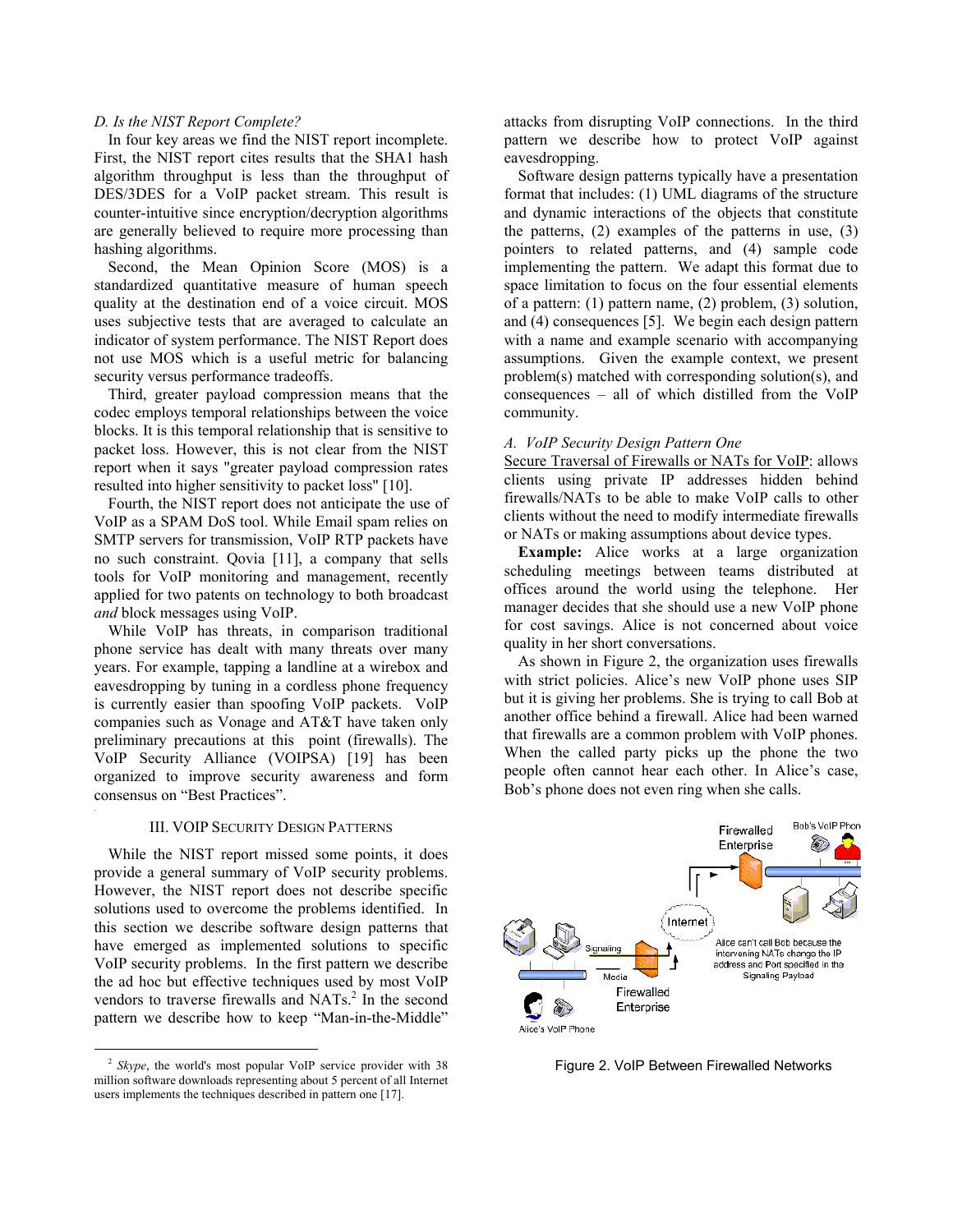Alice tries to switch to phones that use other protocols (e.g. H.323) but the same problem occurs. She contacts her organizational support staff to request opening certain firewall ports but is turned down. After hours of debugging, Alice and the technical support staff of the VoIP provider deduce that the NAT device her organization uses is the most stringent type (i.e. a symmetric NAT that changes its IP/port configuration based on both caller and callee identities).

**Problem:** Setting up a VoIP call has two major parts. First, a signaling protocol is used to set up a call and play Dial and Ring tones. Subsequently if the called party goes off-hook then this protocol negotiates address/port and then the data protocol takes over to exchange voice until the call is torn down.

Firewalls and Network Address Translators (NATs) are located at the edge of most all enterprise networks. Often software-based firewalls and NATs are bundled in residential DSL packages as well, so this problem affects both business users and residential users. The problem starts with how to locate a client that is behind a firewall? How to determine if they are even online?

Signaling between clients contains details of the private IP addresses and ports that the clients want to use for the media flows. When the clients attempt to use these private addresses to send/receive media, the connection fails because they are not routable. Some solutions such as TURN and STUN have been proposed to help solve this problem. However, they are incomplete because they are designed to work with data only (assuming signaling is working) and do not work with every type of NAT.

The TURN protocol requires TURN capability in the actual client and a trust relationship based on shared credentials [13]. A VoIP phone or software package may include a STUN client, which will send a request to a STUN server. The server then reports back to the STUN client what the public IP address of the NAT router is and what port was opened by the NAT to allow incoming traffic back in to the network. The response allows the STUN client to determine what type of NAT is in use, as different types of NATs handle incoming UDP packets differently. This will work with a full cone NAT (address binding remain constant for all outgoing connections), but requires some special treatment with restricted cone NATs that only allow connections initiated by firewalled machines. STUN will not work with symmetric NATs (which create new bindings based on *each* source and destination pair). Unfortunately, symmetric NATs are found in many enterprise networks.

**Solution:** A Global Directory Index (GDI) maintains a list of all online clients. Certain clients are selected that are accessible from the public network to act as relays. When a client comes online it registers with the GDI which does not save the contact information provided in the Register message but rather saves the real address. Subsequently, the GDI and client exchange keep-alive packets with the GDI below the NAT binding expiration time threshold. When a permanent link is open between a client and the GDI, a VoIP signaling session can then be negotiated at any time.

When two clients wish to communicate, the caller tries to contact the called party directly. However, if the called party is protected by a NAT, then the called party's computer is asked by the GDI to connect in the reverse direction back to the caller's computer. If either of these connections succeeds then the call is established using the direct connection that provides the lowest-latency connection possible.

If both parties to the call are behind restrictive firewalls, then neither party will be able to reach the other directly. The GDI then chooses a third party (relay) who is reachable by both parties. In this case, both the caller's and the called party's computers establish a direct link to the relay that will forward data packets between the two parties. When calls are relayed by third parties, the entire contents of the call (including any voice conversations, text messages, or file transfers) are encrypted between the caller and the called party.

**Structure:** The signaling sequence diagram in Figure 3 shows the interaction between different entities in the system. During startup, each VoIP client registers with the GDI. The GDI records the client's actual public IP address and port. Subsequently it exchanges keep-alive messages with the client to ensure that the bindings remain open. If the callee happens to be behind a restricted-cone NAT (where the private IP may only participate in a connection that it initiates) then it asks the callee to call back the caller. In the case where RTP media cannot flow directly between parties the GDI chooses a public relay that tunnels the media for them. With the most global view, the GDI is in the best position to select relays for shortest path routing, low latency routing, and load balancing.



Figure 3. VoIP Signaling Sequence Diagram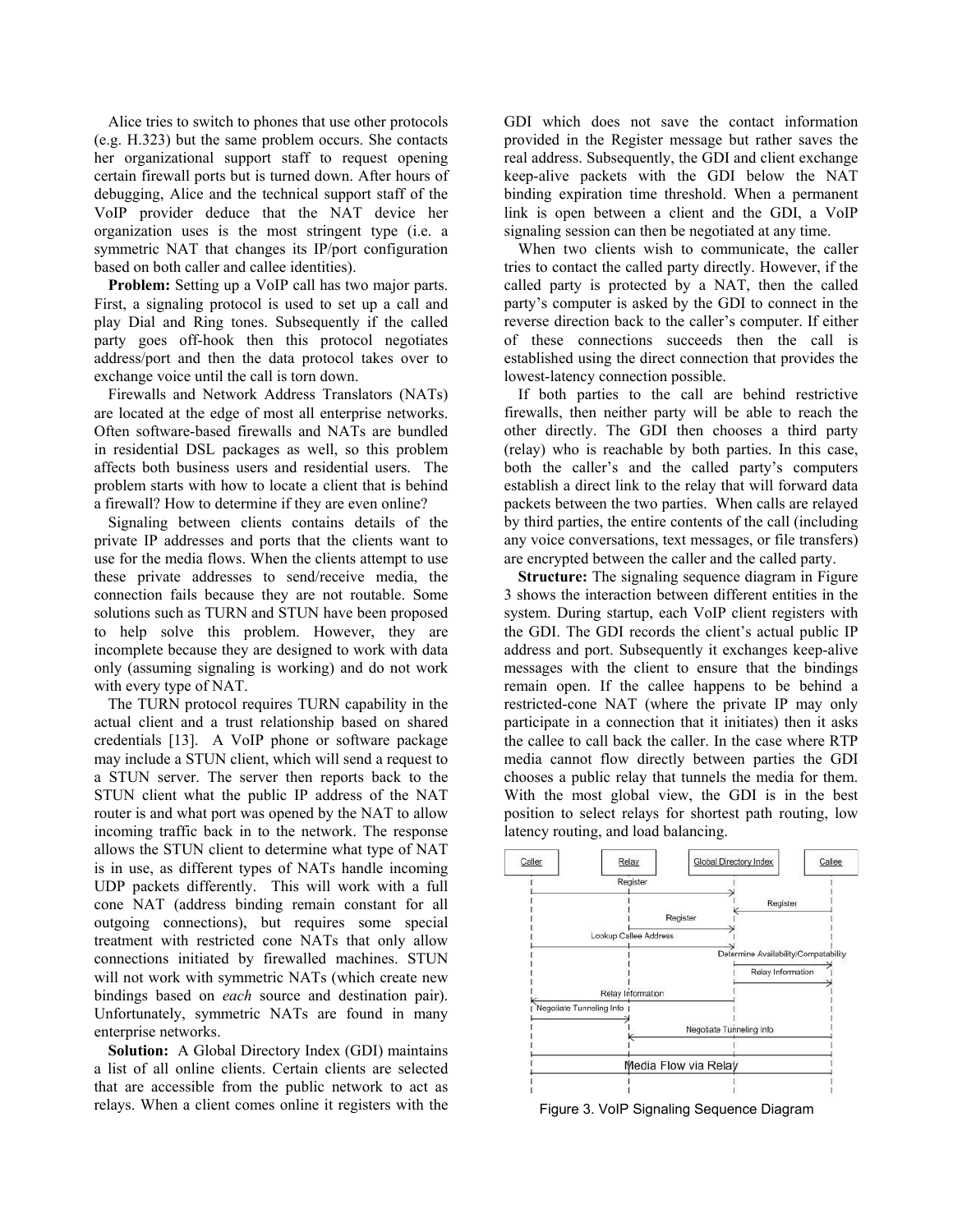**Implementation:** There are two parts to maintaining a VoIP connection - signaling and media. VoIP will normally open separate ports for each part. If the client is behind a restrictive firewall, the client will have to maintain bindings for the two separately.

VoIP signaling protocols can be roughly divided into two main categories, client-server and point-to-point. SIP and H.323 are two popular examples of point-topoint protocols. SIP which is relatively lightweight and flexible For example, the HTTP text-based protocol uses an *"INVITE"* message to request a session with a successful response being *"200 OK".* These simple messages can be used to establish communication between a SIP client and a GDI. In the event that the caller cannot access the callee directly, the GDI can ask the callee to send a "*RE-INVITE*" message to the caller.

For client-server based VoIP protocols, the controlling entity is known as a "Call Agent" which manages all the signaling between the media streaming devices known as Gateways (e.g. MGCP and H.248). In such a scenario the role of the GDI can be played by the Call Agent resulting in minimal change to the protocol.

The Session Description Protocol (SDP) is used by all VoIP signaling protocols to exchange parameters particular to the session (RFC 2327). Parameters include but are not limited to: IP address, port number, frame rate, compression type, and encoding. The NAT bindings should be exchanged via the SDP protocol. The example in Figure 4 shows a SIP message encapsulating a SDP descriptor (Lines 13 to 20). The highlighted values indicate the IP address and port that need to be changed in either the public address provided by the NAT binding or the address of the relay.

```
001 INVITE sip:12125551212@211.123.66.222 SIP/2.0
002 Ma: SIP/2.0/UDP 211.123.66.223:5060;branch=a71 b6d57-507c77f2<br>003 Ma: SIP/2.0/UDP 211.123.66.223:5060;branch=a71 b6d57-507c77f2
004From: <sip:2125551000 @211.123.66.223>;tag=108bcd14
005 To: sip: 12125551212 @211.123.66.222
    Contact: sip: 2125551000@10.0.0.1
006
     Call-ID: 4 c88fd1e-62 bb-4 abf-b620-a75659435b76 @10.3.19.6
007
008 CSed: 703141 INVITE
ŏŏ9
     Content Length: 138
010 Content Type: application/sdp<br>011 User-Agent: HearMe SoftPHONE
013 = 0014 o=deltathree 0 0 IN IP4 10.0.0.1
015 s=deltathree<br>016 c=IN IP4 10.0.0.1<br>017 t=0 0
     m=audio 8000 RTP/AVP 4
019 a=ptime:90
```
Figure 4. Session Description Protocol (SDP)

Once the signaling determines that the parties are ready to talk, a new channel is opened for media binding. Since the GDI can only be used to maintain the NAT binding for the signaling this binding has to be

maintained in some other way.<sup>3</sup> RTP is normally used to transfer the media payload between the clients. The receiving address and port number have to be determined by the client itself using a signaling protocol such as SIP, H.323, MGCP, H.248 etc. The frequency of media packets is a typically much higher than that of the signaling and the binding is maintained automatically. This way there is no need to modify the RTP protocol except to use the same port for incoming and outgoing media. The only way the binding can be broken is if there are long silent pauses in between conversations and the media packets are suppressed to preserve bandwidth. It is desired that silence suppression not be used as a feature when using this pattern, however, silence suppression is extremely popular with VoIP vendors because conversations typically consist of ~50% silence. Disabling silence suppression will ensure the UDP bindings at the NAT are maintained.

**Known Uses:** *Skype* uses peer-to-peer networking with super nodes as relays to overcome the NAT traversal problem [2]. *eNat* software runs on the client device and allows the popular *MSN Messenger* to allow voice chat behind firewalls [9]. It basically acts as a proxy diverting all signaling and media through itself and through special ports it asks the user to open in the firewall. This will not work in an enterprise setting where a user does not have control of the firewall.

**Consequences:** This pattern has these advantages:

- 1) End users do not need to be aware of NAT and firewall configurations
- 2) Provides increased security over opening ports or tunneling through firewalls
- 3) The overlay nature of this pattern distributes relay load over multiple clients
- 4) Works for groups of users, however, the conference size is limited by relay bandwidth

This design pattern has the following disadvantages:

- 1) Relays increase bandwidth consumption
- 2) The GDI is a single point of failure
- 3) Added complexity

 $\overline{a}$ 

# *B. VoIP Security Design Pattern Two*

Detecting and Mitigating DDoS Attacks Targeting VoIP: allows key components in a VoIP infrastructure to detect and mitigate Distributed-Denial-of-Service (DDoS) attacks meant to overwhelm either client and/or server resources and disrupt VoIP operations.

**Example:** Alice tries to call Bob on her VoIP telephone with an important message as depicted in Figure 5. An attacker anticipates Alice's call attempt

<sup>&</sup>lt;sup>3</sup> media never goes through the GDI but rather directly between the parties and the relay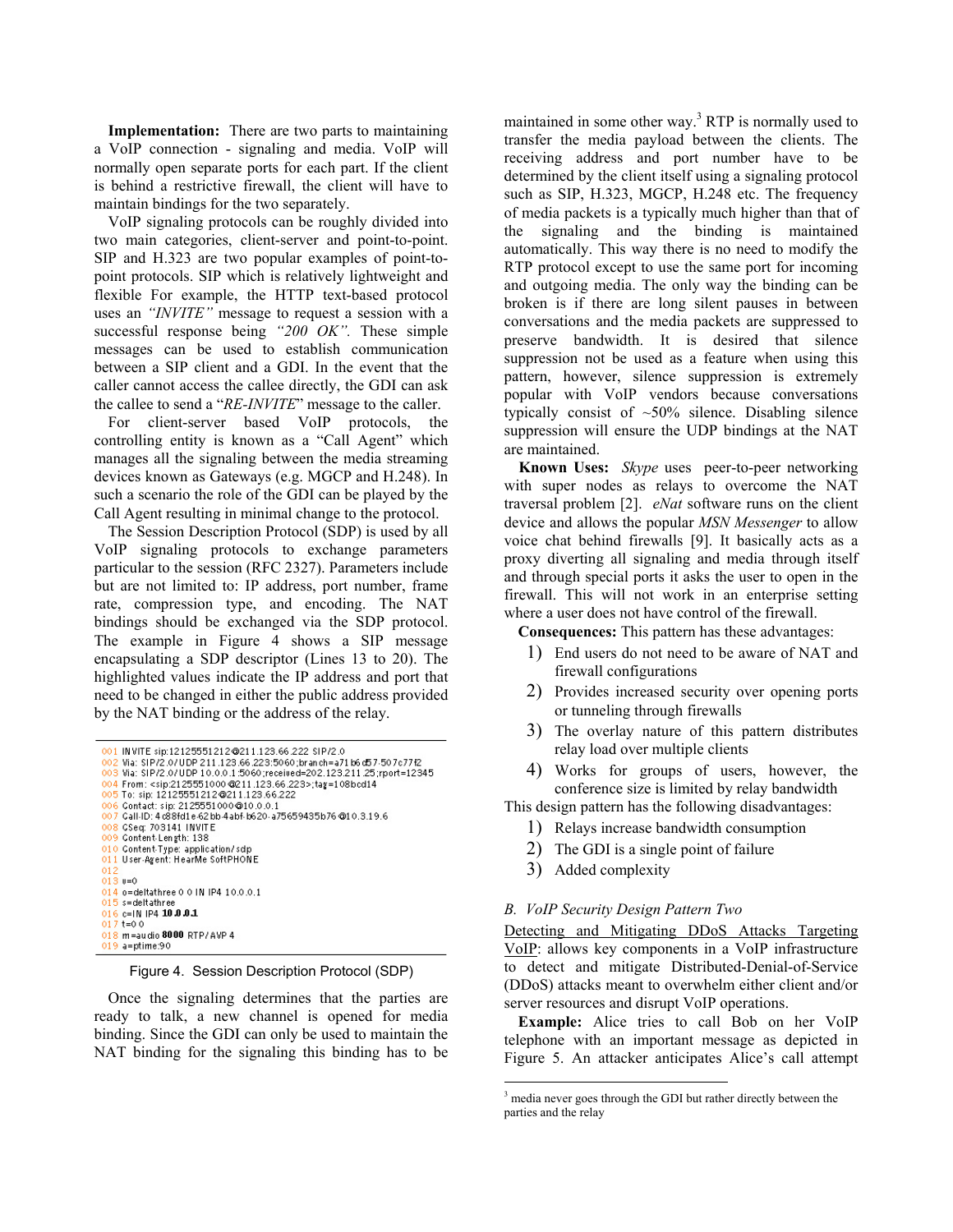and sends a specially crafted messages to Alice's ISP server causing it to over allocate resources such that Alice receives a "service not available" (busy tone) message.



Figure 5. VoIP Environment to Consider DoS Attacks

Alice switches to her backup line that uses the SIP protocol that does not signal through a central server. Her phone makes a direct connection to Bob but before Alice can convey her message an attacker sends a special 'BYE' message to Bob's VoIP phone pretending to be Alice which prematurely ends the connection.

Alice is persistent and dials Bob again. This time the attacker intermittently sends garbage voice packets to Bob's phone in between those of Alice's voice packets. Bob's phone is so busy trying to process the increased packet flow that the jitter (delay variation) causes any conversation to be incomprehensible.

In this pattern we assume that the vendor has implemented the minimal set of recommended VoIP security requirements [10]. Megaco recommends security mechanisms in the underlying transport mechanisms such as IPSec. Implementations of the protocol using IPv4 are required to implement the interim AH scheme.

MGCP (RFC 3435) and Megaco/H.248 (RFC 3261) are control protocols designed to centrally manage Media Gateways (MG) deployed across a VoIP infrastructure. A MG executes commands sent by the centralized Media Gateway Controller (MGC) and is designed to convert data between PSTN to IP, PSTN to ATM, ATM to IP, and also IP to IP. MGCP and Megaco/H.248 can be used to set up, maintain, and terminate calls between multiple endpoints, while monitoring all of the events and connections associated with those endpoints from the MGC. The MGC is a key component in the entire infrastructure as it can control multiple MGs each with its own many endpoints (VoIP users). In addition it talks to other MGCs using SIP if a call warrants a connection between an endpoint on an MG controlled by one MGC and endpoint on an MG controlled by a different MGC.

Occasionally some endpoints have a feature which enables them to make a call directly to another endpoint without having to go through an MG or MGC using SIP. Usually this requires an address lookup from a SIP Proxy server and the rest of the signaling and media is handled by the endpoints themselves.

**Problem 1:** An attacker can disrupt Alice's Media Gateway. MGs are dumb clients in the MGC-MG relationship, not holding call state and carrying out instructions received from the MGC without validity checks. Although an attacker cannot pretend to be the MGC owing to the AH check required in the authentication header of the Megaco protocol, they can mount a replay attack on the MG when they detect that Alice is about to make a call.

An attacker has a number of options available after Alice is detected making a call. They can replay with any one of the Megaco commands listed in Table 2 spoofed off the MGC outbound links earlier in the communication. By replaying any of these messages to Alice during her call, an attacker will force the MG to teardown Alice's conversation with Bob.

Table 2. Megaco Commands Which Can Disrupt

| Table 2. Megaco Commands Willen Carl Distupt |                                       |
|----------------------------------------------|---------------------------------------|
| <b>ServiceChange Restart</b>                 | causes MG to hard reboot. Used in     |
|                                              | registration initial set up.          |
| <b>Notify Event OnHook</b>                   | signifies called party has hung up    |
| <b>Subtract Termination</b>                  | deletes ephemeral termination created |
|                                              | for media exchange                    |
| <b>Modify Media SendOnly</b>                 | changes media protocol to send but    |
|                                              | not receive voice packets             |

Once an attacker knows which packet corresponds to which message, another attack is selective dropping of Alice's important packets. For example, an attacker can prevent Alice's call from even getting set-up by detecting her *Notify event 'Dial Digits'* and dropping it. Table 3 lists three ways in which an attacker can identify the specific messages from MGC-MG communication.

Table 3. Methods for Identifying Specific Messages

| Timing                          | ServiceChange Restart is the first<br>message sent by MGC to MG after                                                                                          |
|---------------------------------|----------------------------------------------------------------------------------------------------------------------------------------------------------------|
| <b>Visualization</b>            | MG registration<br>associate messages with observed<br>physical events (OnHook command is<br>observed after Alice hangs up phone)                              |
| <b>Network Traffic Analysis</b> | commands identified<br>traffic<br>by<br>pattern; (Subtract Ephemeral<br>Termination command sent when<br>RTP media traffic of constant-sized<br>packets stops) |

**Solution 1:** Commands between the MGC and the MG are grouped into Transactions, each of which is identified by a TransactionID. Transactions consist of one or more actions and are presented as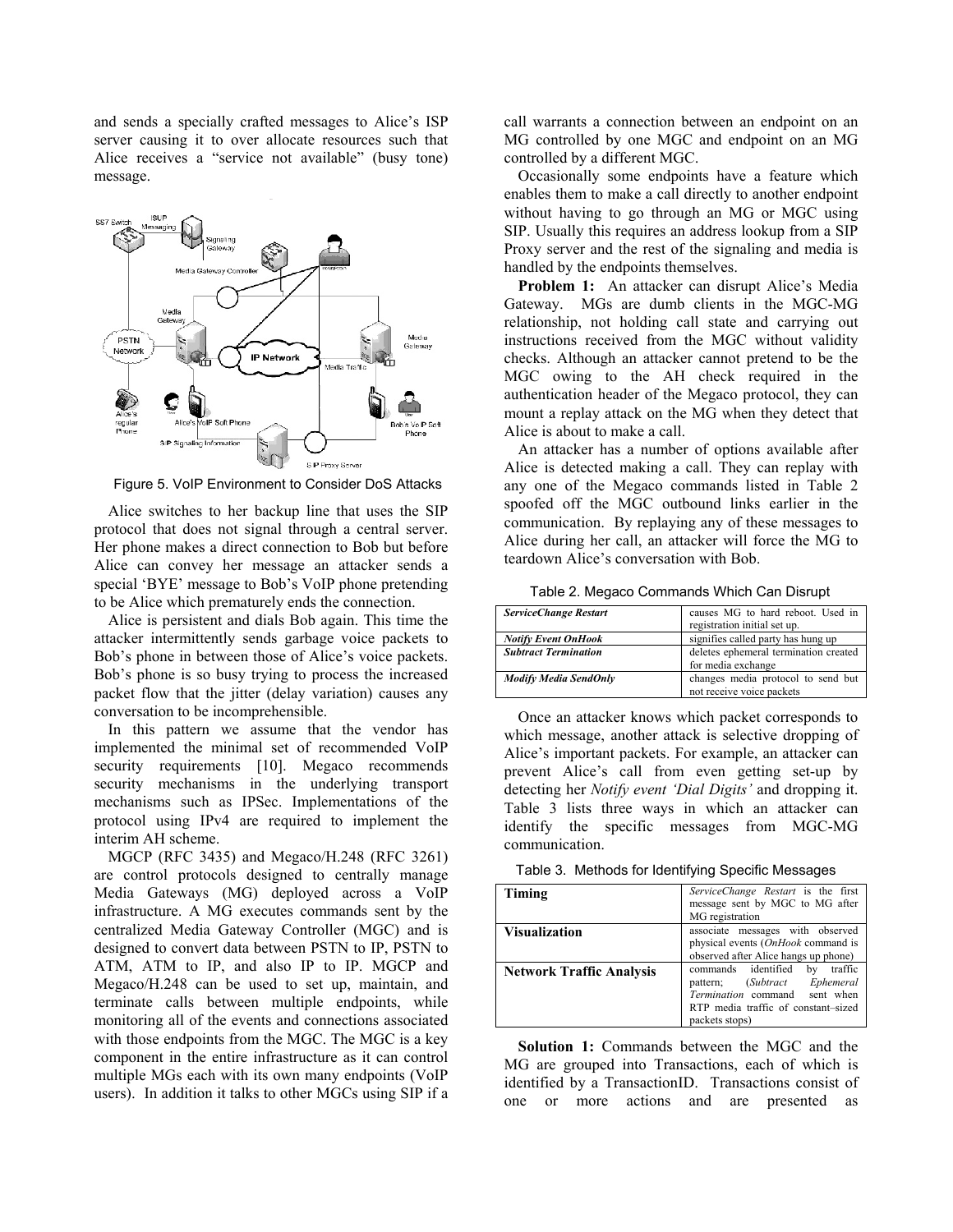TransactionRequests. Corresponding responses to a TransactionRequest are received in a single reply. Ordering of Transactions is not guaranteed transactions may be executed in any order or simultaneously. Transactions are identified by a TransactionID, which is assigned by sender and is unique within the scope of the sender. The MG should explicitly check TransactionIDs have not been repeated. If a repeated command is found with a TransactionID then it should be silently discarded. TransactionID sequences should start from a unique random value for each session so that it is hard for an attacker to reuse messages from old sessions.

The MG should use the Megaco messagepiggybacking feature to make it difficult for an attacker to correlate Alice's particular messages based on visualization and network traffic analysis. Multiple commands can be sent simultaneously by the MG to the MGC randomly shuffling their order in the message body. MGs can also be made less predictable by adding random delays between the occurrence of a physical event (hanging up) and its notification to the MGC.

**Problem 2:** An attacker may degrade VoIP QoS. An attacker may exploit the property of VoIP media communication that it is highly sensitive to delay and jitter. Delays greater than 150 ms cause a conversation to become uncomfortable. This level of delay is usually the point at which both parties begin to speak at the same time. Jitter manifests to the listener as pops/clicks, words missing, and/or garbled speech. If jitter values exceed 50ms it is usually considered poor voice quality,

To reduce the impact of jitter, VoIP phones usually have a jitter buffer. The jitter buffer is usually designed to hold 1-2 datagrams and may adjust dynamically based on the perceived jitter. As datagrams arrive, they are placed in the jitter buffer, which holds them long enough to supply them to the codec at a constant rate. If a datagram arrives too early or too late, it may not fit in the jitter buffer and is discarded. Ideally the jitter buffer should be just large enough to handle the maximum delay variation, however, for every millisecond that you increase the jitter buffer you also add a millisecond of delay.

The attacker has two options: (1) faking some of Alice's packets by changing the SSRC field, which designates the source of RTP packets (to impersonate Alice) and inject artificial packets with higher sequence numbers that will cause the injected packets to be played in place of the real packets; or (2) sending garbage packets meaning both the header and the payload are filled with random bytes corrupting Bob's jitter buffer (most likely this will cause Bob's VoIP phone to crash or cause exorbitant delay processing which disrupts established VoIP conversations).

**Solution 2:** A VoIP implementation should have an intrusion detection system (IDS) or firewall on the phone itself that checks the media packet flow. Either the IDS or firewall can then be used to ensure: (a) packets with very large sequence numbers are discarded, (b) garbage packets are identified and discarded before the codecs try to mathematically decode them, and (c) large traffic volume for a single RTP flow signal a warning.

**Problem 3:** An attacker can mount a DoS attack on the VoIP signaling. An attacker can prematurely tear down Alice's and Bob's direct SIP signaling connection by sending a fake *SIP BYE* or *ICMP Port Unreachable* message to either of the parties. This results in the attacked party stopping the media transmission immediately while the other party continuing the conversation oblivious that the connection has been degraded or terminated.

**Solution 3:** In order to detect this attack, the VoIP infrastructure should create a rule that it detects orphan RTP flows. Specifically, if it is indeed B who wants to stop the connection, then A should not see the RTP flow from B after getting the *BYE* message.

**Consequences:** This design patterns has the advantage of users having increased security for their VoIP calls but the disadvantage of increased delay.

# *C. VoIP Security Design Pattern Three*

# Securing VoIP against Eavesdropping

**Example:** RTP is not a complete protocol but a rather a framework where vendors are provided implementation freedom according to their specific application profiles. RTP facilitates network transport functions for real-time data, provides application level framing, and usually runs over an unreliable transport protocol such as UDP that does not guarantee the timely delivery of packets in order. RTP is usually implemented in conjunction with higher layer control that provides feedback information on transmission quality.

**Problem:** Security facilities provided by RTP alone are inadequate. RTP provides a framework for implementing high-level protocols which in turn can implement their own security services that may eventually provide benefit to RTP itself (RFC 1889). RTP cannot rely on the underlying network just because it is transmitted over IP and considering IPSec will consequently provide the security services. Services provided by IPSec are not useful for protocols other than IP and also do not support multicast sessions. RTP is network independent and could use other protocols like ATM/AAL5 for transmission of real-time data for which IPSec is not relevant. We discuss a technique to provide actual RTP packet encryption which provides